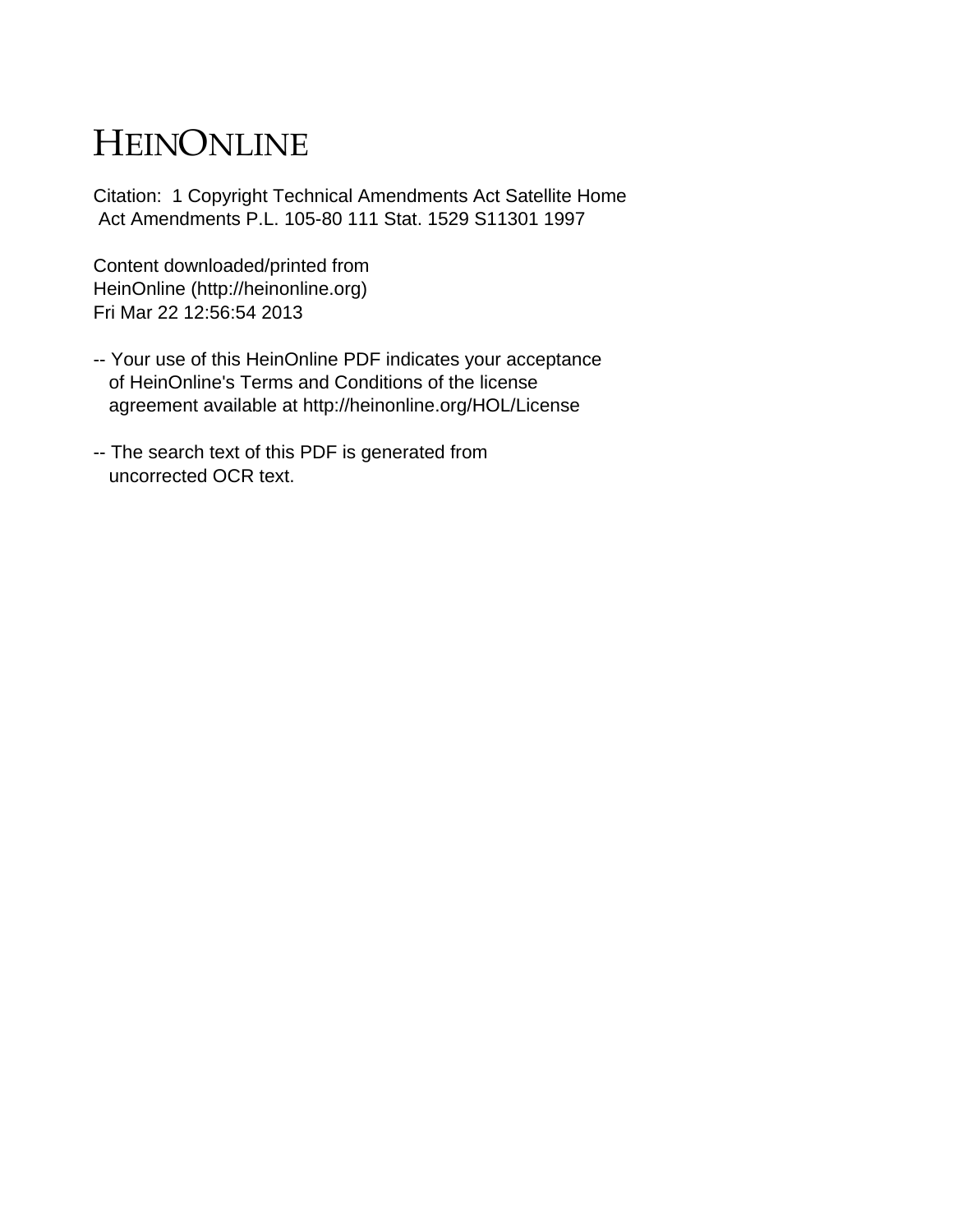objection, it is so ordered.

COMMITTEE **ON** LABOR **AND HUMAN RESOURCES** Mr. GORTON. Mr. President, I ask unanimous consent that the Committee on Labor and Human Resources be authorized to meet for a hearing on Protecting Our Medical Information Rights, Responsibilities, and Risks during the session of the Senate on Tuesday, October 28, 1997, at 10 a.m.

The PRESIDING OFFICER. Without objection, it is so ordered.

**SELECT** COMMITTEE **ON** INTELLIGENCE

Mr. GORTON. Mr. President, I ask unanimous consent that the Select Committee on Intelligence be authorized to meet during the session of the Senate on Tuesday, October **38,** 1997 at 2:30 p.m. to hold a closed hearing.

The PRESIDING OFFICER. Without objection, it is so ordered.

SUBCOMMITTEE **ON FINANCIAL** SERVICES **AND TECHNOLOGY**

Mr. GORTON. Mr. President, I ask unanimous consent that the Subcommittee on Financial Services and Technology of the Committee on Banking, Housing, and Urban Affairs be authorized to meet during the session of the Senate on Tuesday, October 28, 1997, to conduct a hearing on Electronic Authentication and Digital Signature 10:30 a.m.

The PRESIDING OFFICER. Without objection, it is so ordered.

SUBCOMMITTEE **ON** FORESTS **AND PUBLIC LAND MANAGEMENT**

Mr. GORTON. Mr. President, I ask unanimous consent that the Subcommittee on Forests and Public Land management of the Committee on Energy and Natural Resources be granted permission to meet during the session of the Senate on Tuesday, October 28, for purposes of conducting a subcommittee hearing which is scheduled to begin at 2 p.m. The purpose of this oversight hearing is to receive testimony on the potential impacts on, and additional responsibilities for, Federal land managers imposed by the Environmental protection Agency's Notice of Proposed Rulemaking on regional haze<br>regulations implementing sections regulations implementing 169A and 169B of the Clean Air Act.

The PRESIDING OFFICER. Without objection, it is so ordered.

#### ADDITIONAL STATEMENTS

# PASSAGE OF H.R. **672**

 $\bullet$  Mr. HATCH. Mr. President, I rise today to laud the Senate passage of H.R. 672. This legislation, which was introduced by Congressman COBLE in the House of Representatives, is the counterpart to legislation I introduced in the Senate on March 20 of this year-the Copyright Clarification Act of 1997 **(S.** 506). The Copyright Clarification Act was reported unanimously by the Senate Judiciary Committee on April 17.

The purpose of these bills is to make technical but needed changes to our

The PRESIDING OFFICER. Without Nation's copyright laws in order to ensure the effective administration of our copyright system and the U.S. Copyright Office. The need for these changes was first brought to my attention by the Register of Copyrights, Marybeth Peters, and I want to thank her for her outstanding work.

Among the most important amendments made by H.R. **672** is a clarification of the Copyright Office's authority to increase its fees for the first time since 1990 in order to help cover its costs and to reduce the impact of its services on the Federal budget and the American taxpayer. This clarification is needed because of ambiguities in the Copyright Fees and Technical Amendments Act of 1989, which authorized the Copyright Office to increase fees in 1995, and every fifth year thereafter. Because the Copyright Office did not raise its fees in 1995, as anticipated, there has been some uncertainty as to whether the Copyright Office may increase its fees again before 2000 and whether the baseline for calculating the increase in the consumer price index is the date of the last actual fee settlement, 1990, or the date of the last authorized fee settlement, 1995. H.R. 672 clarifies that the Copyright Office may increase its fees in any calendar year, provided it has not done so within the last 5 years, and that the fees may be increased up to the amount required to cover the reasonable costs incurred by the Copyright Office.

Although H.R. 672 does not require the Copyright Office to increase its fees to cover all its costs, I believe it is important in that it provides the Copyright Office the statutory tools to become self-sustaining-a concept that I promoted in the last Congress. Currently the Copyright Office does not recover the full cost of its services through fees, but instead receives some **\$10** million in annual appropriations.

Several studies have supported fullcost recovery for the Copyright Office. For example, A 1996 Booz-Allen and Hamilton management review of the Library of Congress recommended that the Copyright Office pursue full-cost recovery, noting that the Copyright Office has been subject to full-cost recovery in the past and that the potential revenues to be derived from pursuing a fee-based service was significant. A 1996 internal Copyright Office management report prepared by the Library of Congress also recommended full-cost recovery for copyright services. The Congressional Budget Office has also suggested full-cost recovery for the Copyright Office as a means of achieving deficit reduction. These recommendations were endorsed by the General Accounting Office in its recent report, Intellectual Property, Fees Are Not Always Commensurate with the Costs of Service.

It is my understanding that the Copyright Office has embraced the goal of achieving full-cost recovery for its copyright services. H.R. 672 will provide the authority to achieve that goal, and by passing this legislation this year, the Copyright Office will be able to move expeditiously to adjust their fees for the coming year.

I also want to note the importance of the amendment which the Senate has adopted to H.R. **672** to overturn the Ninth Circuit's decision in *La Cienega Music Co. v. ZZ Top,* 53 F.3d 950 (9th Cir. 1995), cert denied, 116 **S.** Ct. 331 (1995). My colleagues will recall that Senator **LEAHY** and I introduced this legislation in March of this year as a provision of **S. 505,** the Copyright Term Extension Act of 1997.

In general, *La Cienega* held that distributing a sound recording to the public-by sale, for example-is a publication of the music recorded on it under the 1909 Copyright Act. Under the 1909 act, publication without copyright notice caused loss of copyright protection. Almost all music that was first published on recordings did not contain copyright notice, because publishers believed that it was not technically a publication. The Copyright Office also considered these musical compositions to be unpublished. The effect of *La Cienega,* however, is that virtually all music before 1978 that was first distributed to the public on recordings has no copyright protection-at least in the Ninth Circuit.

By contrast, the Second Circuit in *Rosette v. Rainbo Record Manufacturing Corp.,* 546 F.2d 461 **(2d** Cir. 1975), aff'd per curiam, 546 F.2d 461 (2d Cir. 1976) has held the opposite-that publish distribution of recordings was not a publication of the music contained on them. As I have noted, *Rosette* comports with the nearly universal understanding of the music and sound recording industries and of the Copyright Office.

Since the Supreme Court has denied cert in *La Cienega,* whether one has copyright in thousands of musical compositions depends on whether the case is brought in the Second or Ninth Circuits. This situation is intolerable. Overturning the *La Cienega* decision will restore national uniformity on this important issue by confirming the wisdom of the custom and usage of the affected industries and of the Copyright Office for nearly 100 years.

In addition to these two important provisions, H.R. **672** will: First, correct drafting errors in the Satellite Home Viewer Act of 1994, which resulted from the failure to take into account the recent changes made by the Copyright Tribunal Reform Act of 1993, and which mistakingly reversed the rates set by a 1992 Copyright Arbitration Royalty Panel for satellite carriers; second, clarify ambiguities in the Copyright Restoration Act dealing with the restoration of copyright protection for certain works under the 1994 Uruguay Round Agreements Act; third, ensure that rates established in 1996 under the Digital Performance Rights in Sound Recordings Act will not lapse in the event that the Copyright Arbitration Royalty Panel does not conclude ratesetting proceedings prior to December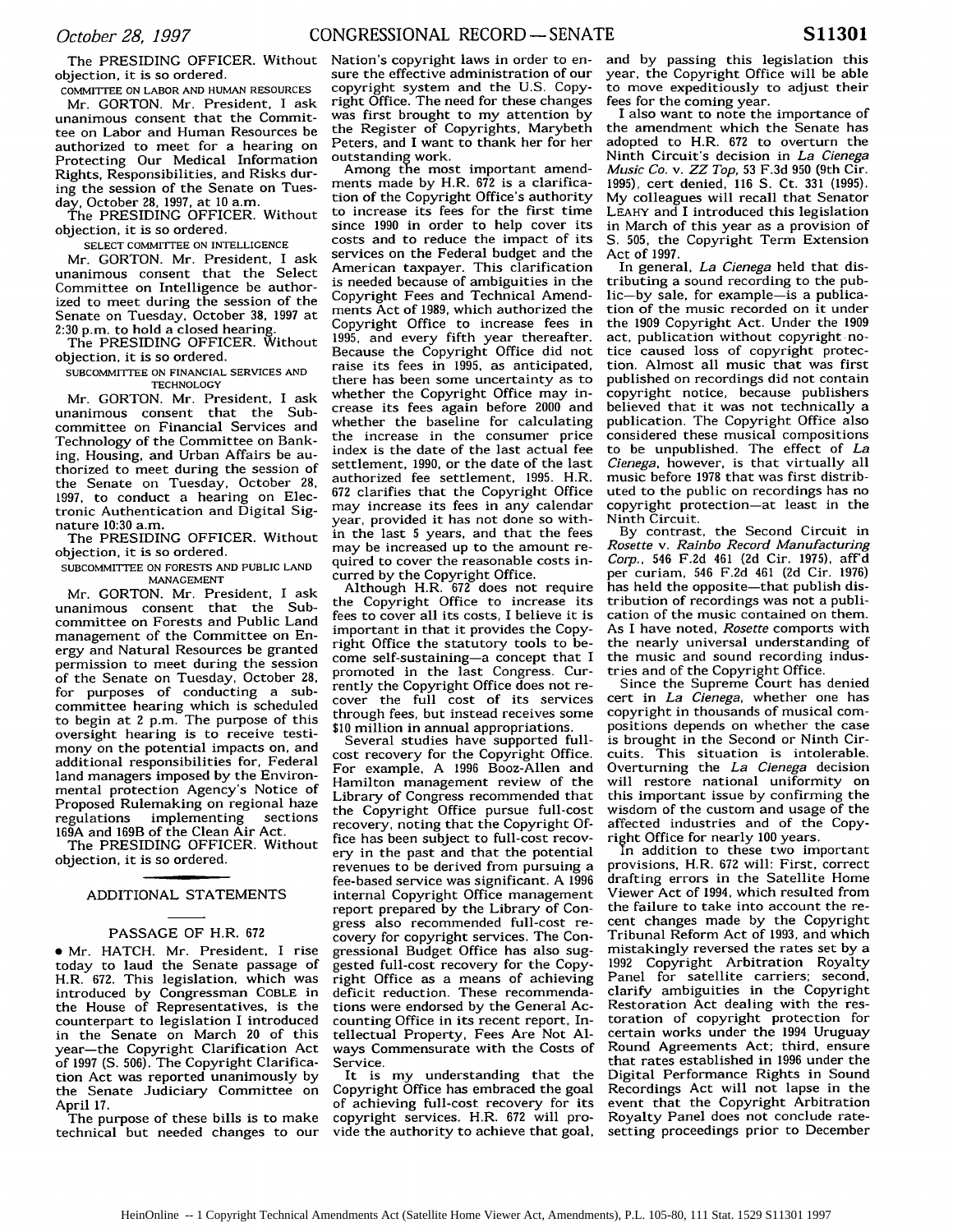1, 2000; fourth, restore definitions of jukebox and jukebox operator, which were mistakingly omitted when the old jukebox compulsory license was replaced with the current negotiated jukebox license; fifth, revise the currently unworkable requirement of a **10** day advanced notice of intent to copyright the fixation of live performances, such as sporting events; sixth, clarify administrative issues regarding the operation of the Copyright Arbitration Royalty Panels; seventh, provide needed flexibility for the Librarian of Congress in setting the negotiation period for the distribution of digital audio recording technology [DART] royalties: and, eighth, make miscellaneous spelling, grammatical, capitalization, and other corrections to the Copyright Act.

Mr. President, this is important legislation, and I am pleased the Senate has acted to approve it prior to adjourning this fall. I wish to thank my colleagues and to encourage the House to accept the Senate amendment and to forward H.R. **672** to the President for his signature without delay.<sup>•</sup>

### AWARDING THE CONGRESSIONAL GOLD MEDAL TO THE "LITTLE ROCK NINE"

**a** Mr. ABRAHAM. Mr. President, I rise today in support of **S.** 1283, legislation to award the Congressional Gold Medal, the highest honor Congress can bestow upon civilians for acts of public service and patriotism, to those civil rights leaders history will remember as the "Little Rock Nine."

As all of my colleagues are aware, on September **25,** 1957, nine young students, in the face of unspeakable hostility and hatred, voluntarily integrated Central High School in Little Rock, AK. In doing so. they confronted not only an angry mob assembled in fierce opposition, but also an entrenched culture of bigotry and racism.

In today's day and age, lofty terms like valor, heroism, and bravery are used so frequently and in such a casual context the proper impact of their meaning has unfortunately been devalued. However, it is sometimes within the most ordinary acts, such as a child's steps through a schoolhouse door, in which the most extraordinary instances of courage can be found.

Jean Brown Trickey, Carlotta Walls LaNier, Melba Patillo Beals, Terrence Roberts, Gloria Ray Karlmark, Thelma Mothershed Wair, Ernest Green, Elizabeth Eckford, and Jefferson Thomas are all civil rights pioneers. In addition, however, to serving as national symbols as racial progress, each deserve individual recognition for the dignity and grace they displayed on that September morning 40 years ago.

Mr. President, awarding the Congressional Gold Medal to the "Little Rock Nine" would provide this long overdue honor to these exceptional people. As a U.S. Senator, it is my pleasure to cosponsor this legislation. As an American, it is my privilege to have the opportunity to say thank you to nine men and women who, in pursuit of their own education, taught the rest of the nation an invaluable lesson about racial equality.e

# ORDER OF BUSINESS

Mr. DEWINE. Mr. President, I suggest the absence of a quorum.

The PRESIDING OFFICER (Mr. AL-LARD). The clerk will call the roll.

The bill clerk proceeded to call the roll.

Mr. DEWINE. Mr. President, I ask unanimous consent that the order for the quorum call be rescinded.

The PRESIDING OFFICER. Without objection, it is so ordered.

#### UNANIMOUS-CONSENT AGREE-MENT-NOMINATION OF WILLIAM E. KENNARD

Mr. DEWINE. Mr. President, on behalf of the leader, as in executive session, I ask unanimous consent that at the hour of 11 a.m., on Wednesday, October **29,** the Senate proceed to executive session to consider calendar No. 312, the nomination of William E. Kennard to be a member of the FCC. I further ask unanimous consent that there be 20 minutes of debate, equally divided, between the chairman and the ranking member, with an additional 5 minutes under the control of Senator BURNS and 5 minutes under the control of Senator HELMS. I finally ask unanimous consent that following the expiration or yielding back of time, the Senate proceed to a vote on the confirmation of the nomination, and following that vote the President be immediately notified of the Senate's action, and the Senate then return to legislative session.

The PRESIDING OFFICER. Without objection, it is so ordered.

## EXECUTIVE SESSION

# EXECUTIVE CALENDAR

Mr. DEWINE. Mr. President, again on behalf of our leader, I ask unanimous consent that the Senate immediately proceed to executive session to consider the following nominations on the Executive Calendar: No. 263, No. 265, No. 266, No. 267, No. **268,** No. 311, No. 313, No. 315, No. **316,** and No. 331. I further ask unanimous consent that the nominations be confirmed, the motion to reconsider be laid upon the table, any statements relating to the nominations appear at the appropriate place in the RECORD, the President be immediately notified of the Senate's action, and the Senate then return to legislative session.

The PRESIDING OFFICER. Is there objection? Without objection, it is so ordered.

The nominations considered and confirmed en bloc are as follows:

#### DEPARTMENT OF ENERGY

John C. Angell. of Maryland, to be an Assistant Secretary of Energy (Congressional and Intergovernmental Affairs).

Ernest J. Moniz, of Massachusetts. to be Under Secretary of Energy.

Michael Telson, of the District of Columbia. to be Chief Financial Officer, Department of Energy.

Dan Reicher, of Maryland. to be an Assistant Secretary of Energy (Energy. Efficiency. and Renewable Energy).

Robert Wayne Gee, of Texas, to be an Assistant Secretary of Energy (Policy, Planning. and Program Evaluation).

FEDERAL COMMUNICATIONS COMMISSION

Harold W. Furchtgott-Roth, of the District of Columbia, to be a Member of the Federal Communications Commission for a term of five years from July **1.** 1995.

Michael K. Powell. of Virginia. to be a Member of the Federal Communications Commission for a term of five years from July **1,** 1997.

Gloria Tristani. of New Mexico, to be a Member of the Federal Communications Commission for the remainder of the term

expiring June 30, 1998.<br>
Gloria Tristani, of New Mexico, to be a Gloria Tristani, of New Mexico. to be a Member of the Federal Communications Commission for a term of five years from July **1,** 1998. (Reappointment)

DEPARTMENT OF THE INTERIOR

M. John Berry, of Maryland. to be an Assistant Secretary of the Interior.

#### LEGISLATIVE SESSION

The PRESIDING OFFICER. Under the previous order, the Senate will return to legislative session.

## ORDERS FOR WEDNESDAY, OCTOBER **29,** 1997

Mr. DEWINE. Mr. President, again on behalf of the leader, I ask unanimous consent that when the Senate completes its business today it stand in adjournment until the hour of 11 a.m.. on Wednesday, October 29. I further ask unanimous consent that on Wednesday, immediately following the prayer, the routine requests through the morning hour be granted and that the Senate immediately begin consideration of Calendar No. 312, the nomination of William E. Kennard to be a member of the Federal Communications Commission under the order.

The PRESIDING OFFICER. Without objection, it is so ordered.

## PROGRAM

Mr. DEWINE. Again on behalf of the leader, tomorrow morning at 11 a.m., under the previous order, the Senate will proceed to executive session to consider the nomination of William Kennard to be a member of the Federal Communications Commission. Under the order, there will be 30 minutes of debate on the nomination with a rollcall vote occurring at the expiration or yielding back of that time. Therefore, Members can anticipate a vote at approximately 11:30 a.m.

At 12 noon, it will be the leader's intention for the Senate to turn to consideration of H.R. 1119, the national